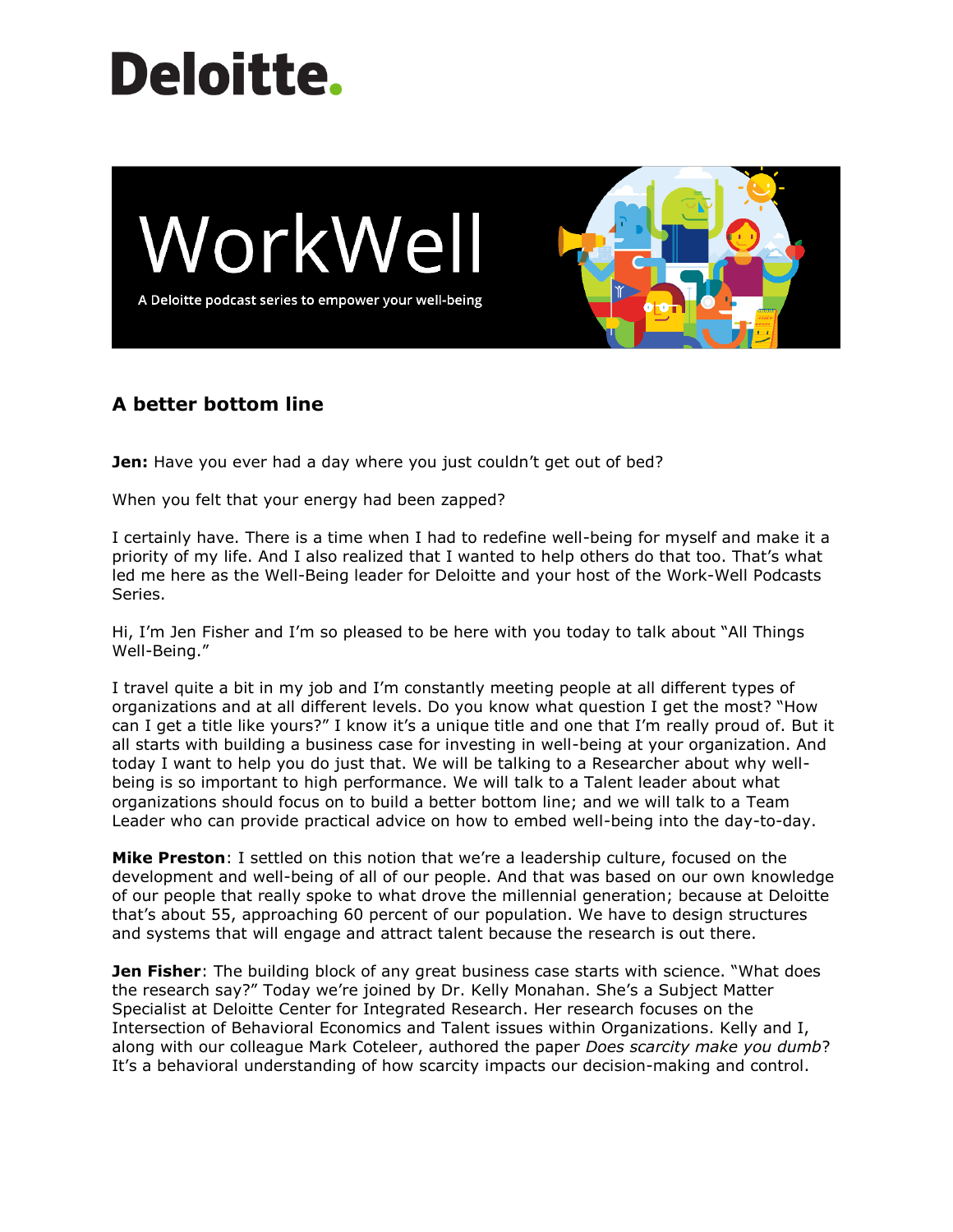**Jen Fisher:** So before we dive into this conversation, can you define what you mean when you talk about "Scarcity"?

**Dr. Monahan**: Yeah, so we do take somewhat of a different approach than you might traditionally think of. What we're talking about when we talk about "scarcity" is really the mindset that is invoked when you face an unmet urgent need. So we know as humans that we're biologically wired to respond to certain needs. But we really wanted to understand what's happening in your mind as you're facing that unmet urgent need. Today, or historically, I should say, it was food, shelter, and clothing. Those basic needs were our source of scarcity. However, we're making the argument in this paper that it's less-and-less physical resources, and more-and-more cognitive resources. So, time, mental energy, relationships, and loneliness, and we're starting to see that a state of scarcity looks really different than how it looked previously; but it manifests itself in the exact same ways to our brains.

**Jen Fisher**: So when you're talking about mindset, it could be scarcity, it could be real or perceived.

**Dr. Monahan**: Correct. And I think that a lot of places and in our work places were seeing a lot of perceived scarcity. So people are showing it every day. Physically present, but they are mentally elsewhere. There's a great example of this that might help bring this to light. There is a study done out of Newhaven, Connecticut, that examined the impact train tracks had next to an elementary school. They thought that the physical noise had of been impacting learning. So that should come as no surprise that the students who sat on the side of the building where the train was passing by were much less behind their classmates who sat on the other side of the building. But the magnitude is what surprised researchers. Those students were merely a year behind simply because of the rattling trains that were passing by. And so what researchers out of Harvard have proven is that today we might not have physical, rattling trains going through our offices; but in our brains, we all have a sense of train that we're constantly being pulled away from. Again, whether that is time, a deadline, relationships, or a sense of feeling overwhelmed, that causes us to face that scarcity and puts us just as behind as rattling trains would be.

**Jen Fisher**: It seems like for many our own human nature, as you said, needs to be constantly on the go, doing, accomplishing, is at odds with our mental capacity to make good decisions and operate at our best.

**Dr. Monahan:** Within the paper, we talk about three specific ways that scarcity makes us dumb or influences us. The first is that it creates a lot of noise within our brains. So we're biologically wired to respond to an unmet urgent need. Back in the day, this was very positive for us. If we saw a lion on the road, our fight-or-fight response was immediately kicked in and we responded appropriately.

**Jen Fisher**: Run and get out of the way.

**Dr. Monahan**: Yeah. Absolutely. So today in corporate America, we're not necessarily facing lions, but we're facing a different type of unmet urgent need, that might come in the form of time, relationships, even resources. So unfortunately, our brain does not differentiate between the lion in the road or a really tight deadline, or competing priorities. Biologically and hormonally, we actually respond the exact same way. In the long-term, this creates a lot of obvious stress. We then have to decide if we should take the flight-or-fight response, or do we take on the task at hand. This, quite frankly, just exhausts us. Then the third thing is we experience decision fatigue. There's this fast, leading study that one of our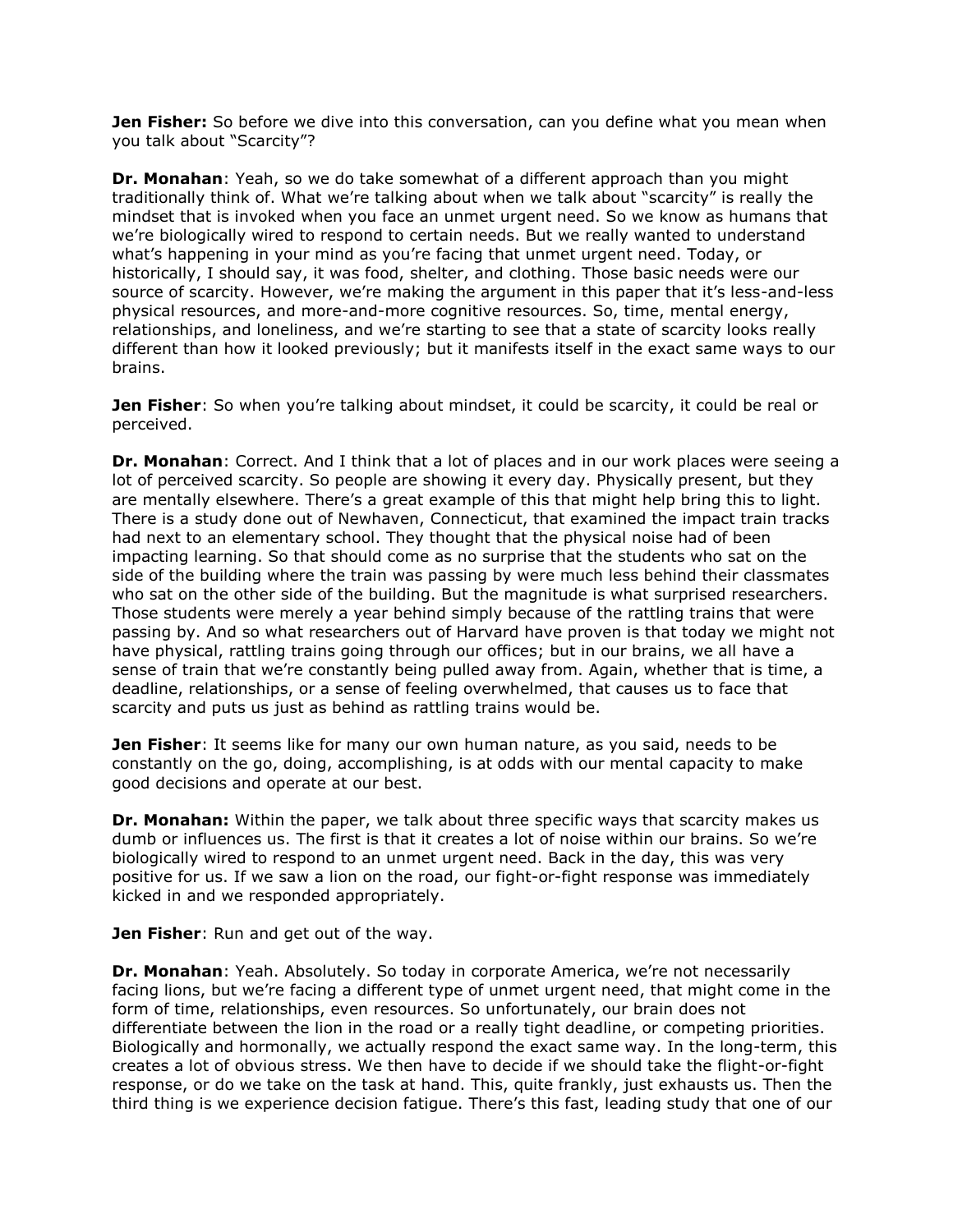colleagues talks about. Which describes where judges in Italy were granting parole simply based on time of day. So if you went before the judge earlier in the day, you were much likely to have a less biased and more rational decision made on your case. But as the day progressed, you were much less likely to be granted parole.

**Jen Fisher:** Because of the fatique.

**Dr. Monahan**: Yes, because of decision fatigue. So scarcity really just biologically brings on these three things: 1) the constant noise and interruption to respond to the need; which then forces us to make trade-off decisions, which then leaves us really fatigued throughout the day.

**Jen Fisher**: So is there ever a time, from all the research that we know about stress, stress in itself can actually be a performance enhancer. It's chronic stress or stress over a long period of time that then becomes detrimental and leads to health problems, burnout. I think that scarcity, in some ways, or at least in business can be used or come to life in a similar way. So people can use scarcity to enhance performance in the short term. Can you talk a little bit about that?

**Dr. Monahan**: I think that is a fantastic point. The fact of the matter is that scarcity does work in the short-term. It motivates us to act. As we talked about before, it does motivate that flight-or-fight response. So you will see high performance in a short term. However in the long term, we know that it's not sustainable and that burnout is going to happen. And you'll actually see in the long term the diminishing levels of performance. So while you may get that short term spike; in the long-run you're going to be far worse off. There was actually this fascinating study just "The Upside of Scarcity" that researchers out of Princeton University conducted. Basically, they wanted to look at grocery shoppers habits. They went to a wealthy suburb in Princeton and randomly asked participants, "Do you know approximately how much money you're spending within your grocery basket?" "Would you know about how much, per unit, a bushel of apples is this week?" And the wealthy participants had no clue. They were off. But then they went into some of the more socially economic depressed areas in New Jersey and asked the same questions. Those shoppers knew, almost to the penny, what was in their cart. So we know that when we're facing an unmet urgent need, it does make us an expert in the very thing we lack. Dieters tend to know much more how many calories they are consuming, compared to someone who is not. So it does breed a sense of expertise in the short term, but of course long term it is not worthwhile.

**Jen Fisher**: That's a fascinating example. I also feel like rest and recovery doesn't have to be like "I'm taking six weeks off." It doesn't have to be something big. There are things that you could do throughout your day to build recovery into your day to kind of take you out of that scarcity mindset is really what we're talking about here.

**Dr. Monahan**: Yes, you're spot on with that and we know from the research that as humans, we're really bad at taking care of our future selves. It's called a cognitive bias, which is the planning fallacy. So in the present, we tend to make decisions that have longterm consequences and cost. Such as rest and recovery. What we've found and in some of the research we've actually been doing here at Deloitte is if we can get managers and leaders to take 15 minutes a week to focus on their mindset (ex. Why are they there, etc.)? Almost re-center their purpose of why they are leading teams and really just a check-in on themselves; it has had a tremendous impact on Employee Engagement scores. We've seen, honestly and quite surprisingly, upwards of 20 to 30 percent Employee Engagement this year in those targeted regions where we've just had managers take a step back for just 15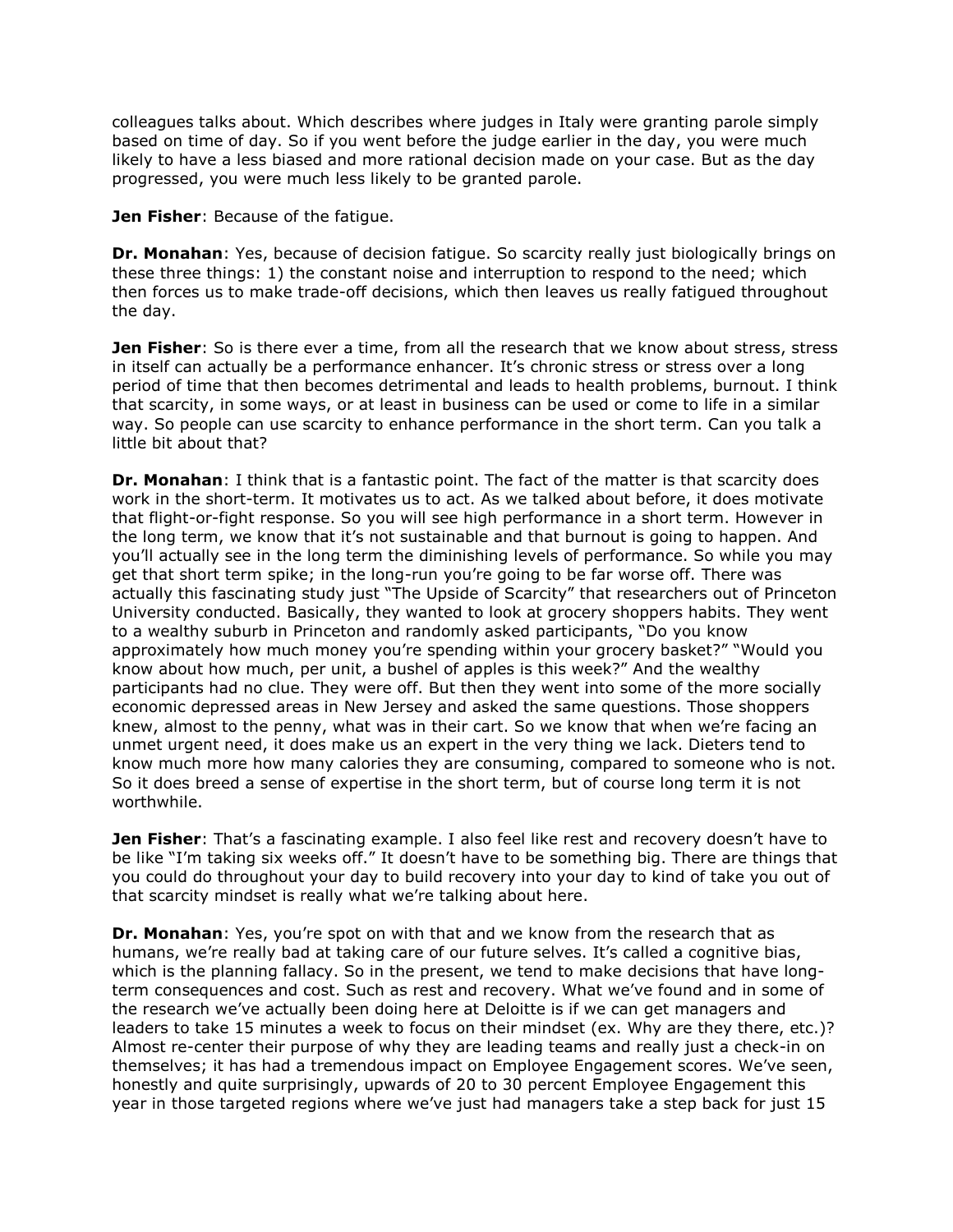minutes. Because if you tell them "You know what, you need to go change your mindset" or for the next 12 months you need to increase employee engagement…

**Jen Fisher**: It feels like a big huge thing that I have to do.

**Dr. Monahan**: You don't even know where to start. But if we say, "You know what, take 15 minutes to start what we call "Mindset Mondays," to really focus and plan your week accordingly. And during that time turn off your emails. Do those small behaviors." You will reap a cumulative effect like some of the meditation research has. The more you do it, in the long term the better it actually becomes.

**Jen Fisher**: One of the things that I often hear, especially from busy professionals that have a career, a life, and a family, is that they don't have the time to focus on themselves and their well-being and it feels like a mountain to climb. So they just don't.

**Dr. Monahan**: Right. I think the challenge is, especially in corporate America, we're always looking for the big solution, the big change. And rarely…there's really no example I can think of.

## **Jen Fisher**: And fast results.

**Dr. Monahan**: Right! And fast results! Change these 10 things and prioritize all 10. But research suggests that it's really the small behaviors that you have to practice over and over again. Sometimes that takes a lot of discipline and that's a much harder message to infuse than trying to present leaders with a 10-step change program that's going to solve the well-being issue that's happening. What the research shows is that we've looked a lot at high-performing athletes, especially Olympic athletes, and we wanted to understand what really differentiated those that performed well during the Olympics. So you were already a high performer, but really what separated those. It was the small behavior changes they made during practice (not even during the performance). And so I think there is a lot of application to that when we think through it. People and the way that they go about their life, what are those small habits that they can start to change. It is all about creating that mental space between yourself and the environment, and being able to control at some level. I think find those 2, 5, and 10 minute slots; and that goes back to discipline, turning off the email, putting the phone away, creating that space to really center yourself and make that a priority.

**Jen Fisher**: One of the things is that… and somebody gave me this advice along the way. If you look at my calendar, I actually block time on my calendar for breakfast, snack, lunch, snack, dinner, or if I see that my calendar is starting to get too full, I block the rest of the time so no one can schedule it and that is time for me. But building that into your everyday life reminds you to do these things until they become habitual.

**Dr. Monahan**: Yes, and I think to your point, you have to be so intentional with it. So you can practice, but if you're practicing the wrong things, it doesn't matter. So I think that being intentional is spot on.

**Jen Fisher**: Even if you say those things, I know for me and my own personal self, if I get an email, I am going to read it. The fact that someone is telling me not to respond, it's still going to have an emotional response. So if it's an email that is disappointing to me or tells me, "on Monday, I need you to do X, Y, and Z…" and I was planning to do something else on Monday morning, it still does elicit an emotional or hormonal response in your body.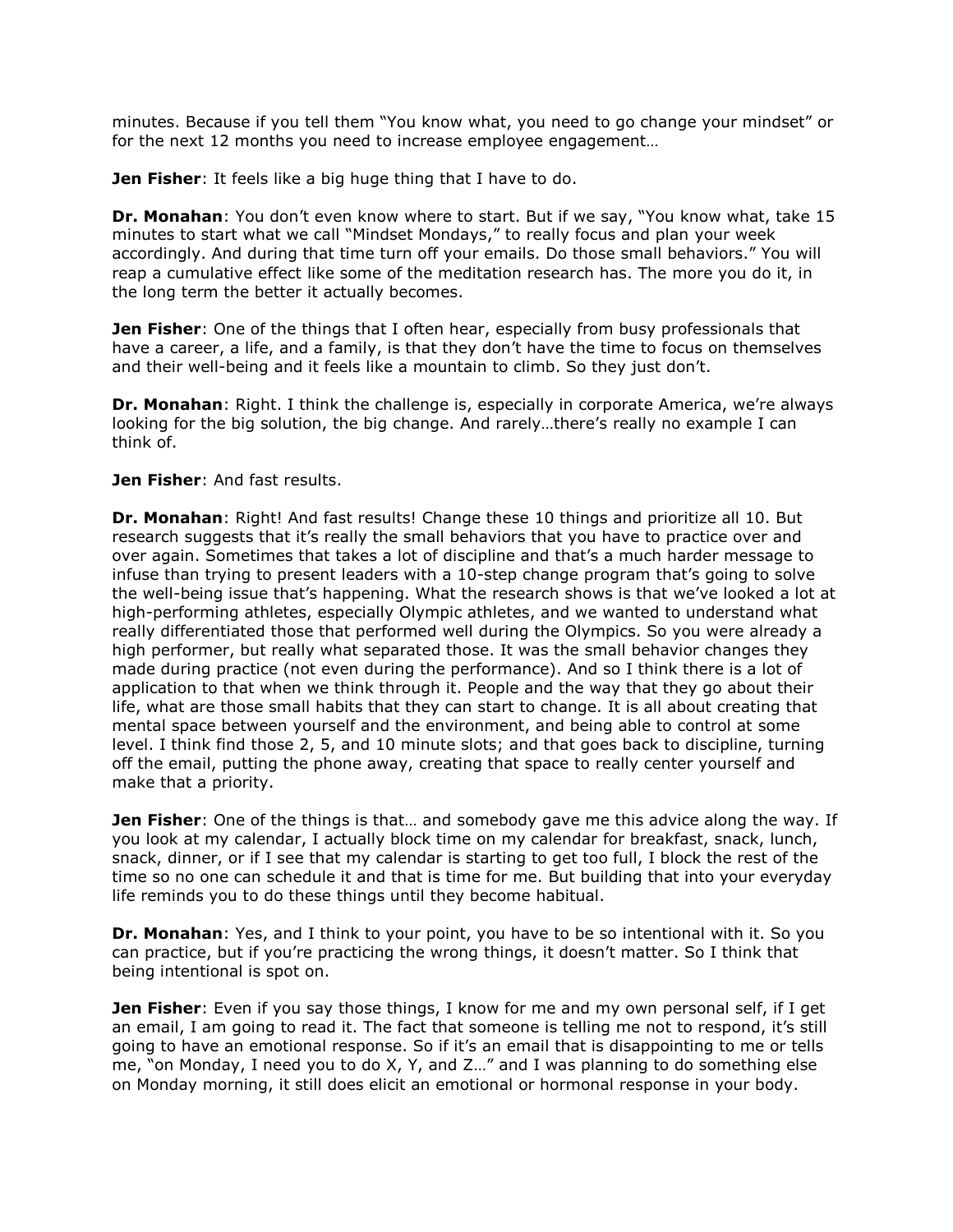**Dr. Monahan**: There is actually a science describing what you're just saying. I'll tell the science and what my boss is now doing as a result of it. Neurosciences show that we think in one of two manners. Top/Down processing, which is when we are rational and logical. But Bottom/Up is when we have the sensory information. We just respond to the environment around us. So when you read the email, you're Top/down rational cognition that is saying "No, don't respond to this email this weekend." Is involuntarily being interrupted by the Bottom/Up processes stimuli. You can't do anything about it. It's just the way we're wired.

### **Jen Fisher**: Interesting.

**Dr. Monahan**: And so my boss recognizing this in doing this science, what he does now, and there's this amazing feature in Outlook to delay delivery. So he now does all his emails on Saturday morning, but knowing that no matter what, we will involuntarily feel the need to respond, delays it until we get it Monday morning.

**Jen Fisher**: So let me play devil's advocate a little bit. For me, I would actually rather get an email on the weekend and be able to process it and plan my week, because I'm a planner. Whether there's a planner fallacy or not, I'm still a planner. I would find it more stressful to get a whole bunch of emails on Monday morning, than I would to get it on the weekend and actually be able to kind of plan how I'm going to deal with it on Monday morning. I think like with any good science, or any good research, there are probably different points of view on that.

**Dr. Monahan**: So that raises a good point, which I think is a reoccurring theme; and that is there is no "one size fits all" to well-being. We're all individuals with different preferences. I think what is not happening enough is those communications in the workplace. So whether or not we prefer weekends on the email, or emails on the weekends, or do you want to come on Monday morning, have your cup of coffee and get your 20 to 30 emails? The more we can dialogue and be open with each other, we will work better that way.

**Jen Fisher**: That's probably the communications key to well-being, but also so many other things in our life, right? Let's shift here and talk a little bit about the future of work and what we're seeing, and what you're seeing in terms of what the future of work looks like for all of us; and what is the role of well-being? Does it become more important, less important, or different? What are you seeing in the research when we look at the future of work because it is changing so rapidly?

**Dr. Monahan**: It is and I'm going to say this pretty strongly. I think well-being in the future of work is going to differentiate high-performing firms. Not only is it going to be able to attract, but it's going to be able to retain high-quality talent. Because there's three things that we're seeing in the future of work that is changing. The first is, what we do is fundamentally changing. So sometimes it's funny to think back that 150 years ago, 98 percent of the economy was agriculture. We were farming. Now it's less than 2 percent. So what we're seeing is this net job growth in highly cognitive human areas. So we know technology is coming and that it's here. Automated technologies are taking over some of the routine repetitive work. So what's left over is the highly cognitive, creative, intellectual work. And as a result the mind becomes that much more of a differentiator in high performance. When people are facing scarcity in manufacturing settings or whether they are doing tasks quite literally done with their hands, the distractions in their minds maybe weren't as important or weren't as influential to their performance. But now when you and I are going to be tasked with actually coming up with new ideas, creating intellectual capital, and solving some of the large organizations most difficult problems and working with them to do that. You have to be in the right head space. You have to have the well-being to do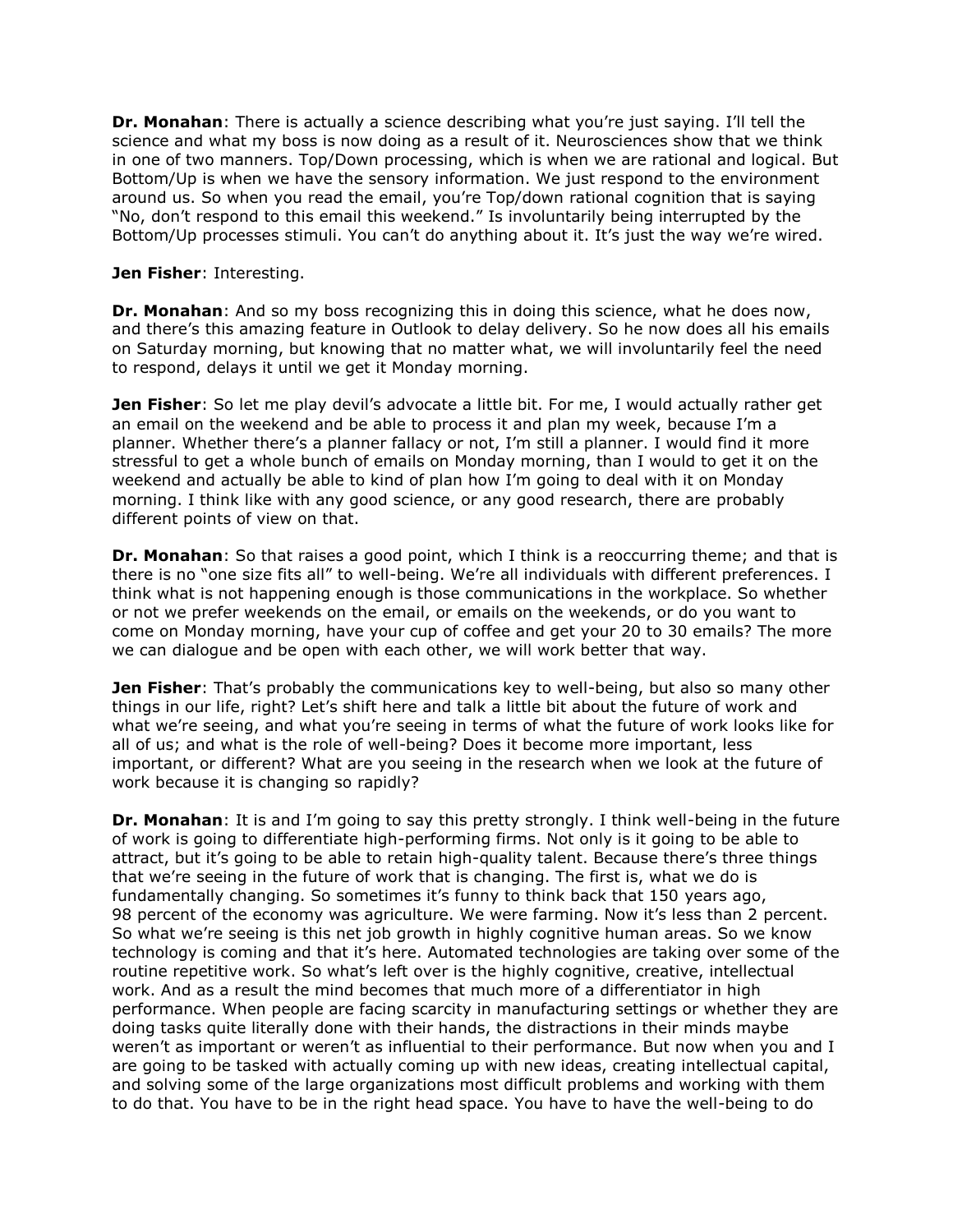so. So I think we're going to see a fundamental shift toward companies thinking this is nice to have, to understanding. Just like Henry Ford did back in the 1920's when he was applauded for making the 40 hour work week from 9 to 5. He did that simply because he realized that workers were more productive. It was an economic gain and I think we're going to see the same thing in the future of work. Rest recovery and well-being is going to differentiate and actually make us more productive in the long run.

#### (music)

**Jen Fisher:** The research is just one dimension to the business case, but now let's look at the organizational perspective. What's truly on the mind of leaders? I spoke with Mike Preston, Deloitte's Chief Talent Officer.

**Mike Preston**: You know it's really kind of interesting for me because at a personal level, this is one of my core values. When I think about what defines me, I've always had kind of a work hard, play hard mentality. I didn't think of it in the early days as well-being for my health, my sanity, or dealing with stress. It was just who I wanted to be. So I've always had a desire to be involved in sports and do things outside to have a whole life, if you will. I came into the CTO role and I wanted to think about what our talent strategy would be. I settled on, together with the leaders, this notion where we're a leadership culture, focusing on the development and well-being of all of our people. So the well-being component was part of our strategy from the beginning and that was based on our own knowledge of our people through survey work that we'd done and outside/in information we gathered that really spoke to really what drove the millennial generation. At Deloitte that is about 55, approaching 60 percent of our population. They want to be developed and value inclusion. But the fourth component is well-being. We have to design structures and systems that will engage and attract talent because the research is out there. We do think, of course, that it drives better performance when people can be their authentic self, they bring their whole self, they've figured out what their mission in life is, and they're grounded, if you will. So well-being is a fundamental aspect of the culture we're trying to create at Deloitte on the Talent side.

**Jen Fisher**: Right there at the end, you mentioned culture. There's a lot of research and data out there that talks about investing in well-being and have it as a bottom-line issue. We know that it lowers health care cost, absenteeism rates, turnover rates, and things like that. That has all been tracked and I think that's important for any organization.

**Mike Preston**: For sure. But when I say development, I'm thinking of developing leaders holistically, at work, at home, in their personal lives and the communities. We want to create people who have a mission in their own lives who we can help support. I think of it like this, people are along their life's journey with us and it's our job to help them integrate their personal life with their work life along each individual journey. I don't think the two are mutually exclusive. We talk about work-life fit, which is where we started. We talked about work-life balance. I think it's about integrating and having a life that is multi-faceted where work and life connect. They coexist. You make priorities and you sometimes lean one way or the other. But I didn't really think about the absenteeism savings and what it might do to some of our cost around healthcare. What I thought about was the notion of an engagement index and if I can create a strategy where people were more engaged and I knew well-being would be part of that, we'd have lower turnover, healthier people that wanted to stay longer, they'd have an affinity for the brand. Even if they didn't go on to be future Partners, Principals, or Managing Directors, they would leave and be colleagues for life. And so I think we're on the right track because our turnover is at an all-time low right now; the turnover of our high-performers is at an all-time low. So people do have an affinity for the brand. Our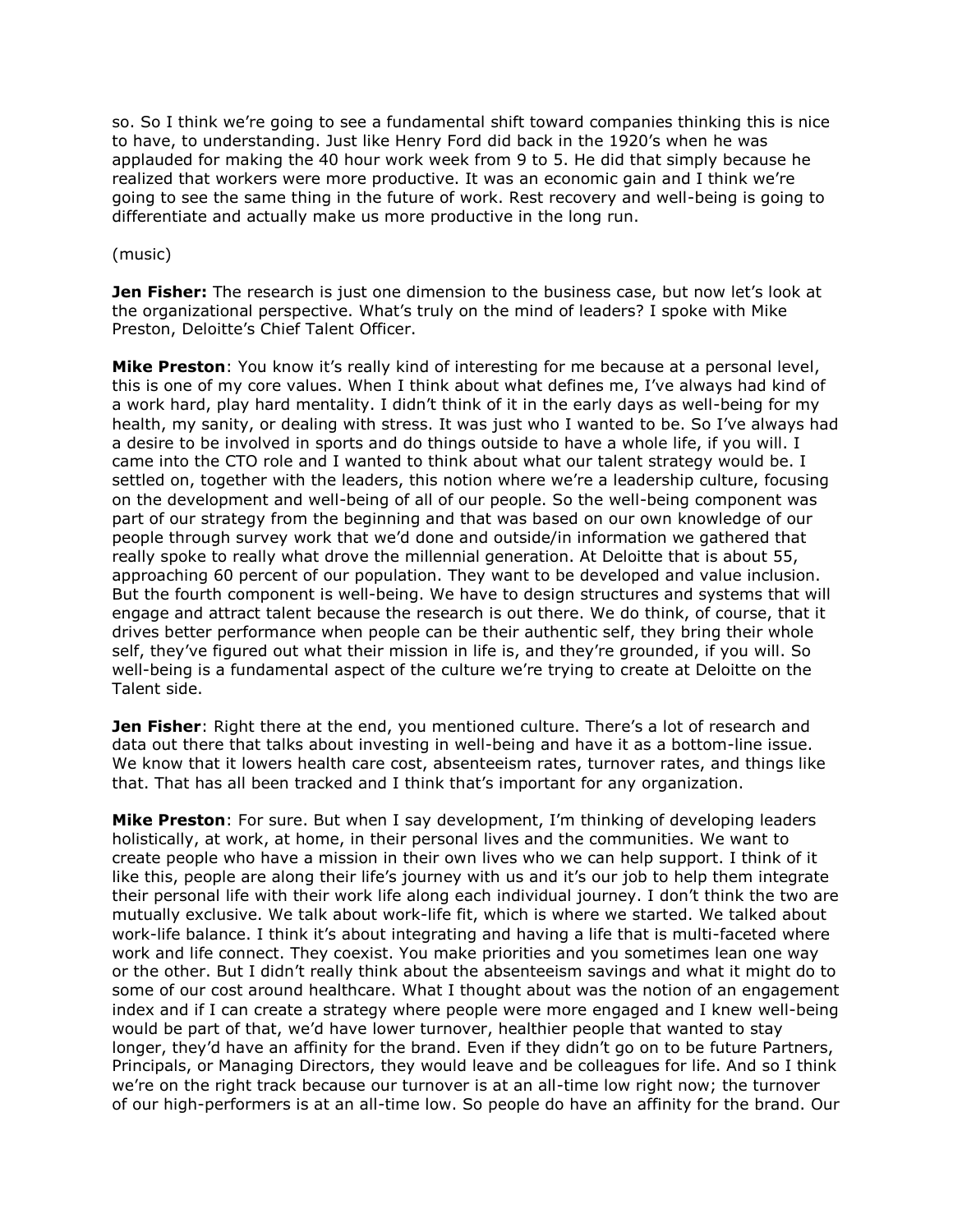scores on our own internal Talent Surveys are going up. We get high marks on well-being. We're not where we need to be yet, so I don't want to over-sale it. We went up about 10 to 12 points last year on the well-being related questions, but we still are in a fairly stressful business that has demands, deadlines, and a lot of effort that it takes to deliver world-class services to very demanding clients. What we're starting to learn is if we manage that stress and use it to our advantage to make sure we get things done, but also build in recovery time, we're able to integrate well-being into the work.

**Jen Fisher**: What roles, specifically, do you believe that leaders play in fostering a culture of well-being in an organization? What guidance, what advice, and what role do you think leaders at all levels of the organization play in fostering this kind of culture?

**Mike Preston**: Yeah, it's a great topic. Because everything that happens at Deloitte, happens at the team level. The Client Service Team is the organization structure that gets things done. And when you take it all the way up to the top, you start with Cathy Engelbert. As our CEO, does she walk the talk; does she talk about well-being; does she talk about well-being; does she include it in her own actions; and she ABSOLUTELY does. So what we have are a group of leaders who understand that our business can be stressful and that well-being is an important part of defining what we want for our Talent culture. When you get into the actual client service delivery teams, they get stressed by deadlines and they have a lot of work to do. And so the idea of role modeling the behavior at the team leader level, whether that's a manager to a senior, or a partner to a senior manager, it doesn't really matter where you are in that hierarchy. You do have to role model it and you do have to have discussion around it. Even if you can't always have balance or integrate personal during a crisis time when you're trying to hit a deadline. You should still be talking about it; you should still model it; and value and protect people's time off once they get to a point where they can take some time off. Because it's not going to be linear. They can't take it off exactly pro rata or throughout the year. There's client deadlines, things happen. But the leaders have to set the example. They have to actually take time off themselves. They have to actually be careful about sending emails on the weekend that are not urgent and I do that on my own team. I have a standing agreement with anyone who works with me, that if I send you an email about something, you get to it when you can get to it. If I have an urgent request, I will note that in the requests. Or I'll pick up the phone and call you on your mobile. There is a difference between me sending something on a Saturday and me expecting people to respond on a Saturday. I've created that understanding with my team. I think all of our leaders need to do that. The way I'd like to see it happen is at the beginning of a project that a team is organizing around… let's say it's to deliver technology products or a deliverable, or a tax return, or whatever it is, you get the team together at the beginning of the project and you talk about their role, the deliverables, and how this is going to be a lot of hard work for 6 to 8 weeks. You talk about here's the team and whose going to do what. Included in that dialogue should be some conversation about well-being. Go around the table and talk to people about what they would need over the course of the next 6 weeks that would make this an even better place to work for them. Somebody might suggest that they want to go home early on Thursday nights because they play in a soccer league or their child has a performance. Whatever it is, when you talk about it openly at the team level, you'll find out pretty quickly that most team members are willing to cover for other team members for things that people feel are important. Not every time; not every day; but my even talking about it, you create some option value with your people that you care about. So fundamentally, it's about role modeling the behavior as leaders on all levels, and when we do that people will believe that we're serious.

**Jen Fisher**: So what do you say to the team leader that thinks conceptually that this is an idea, but that's not really how these things playout? Or when it's crunch time, it sounds like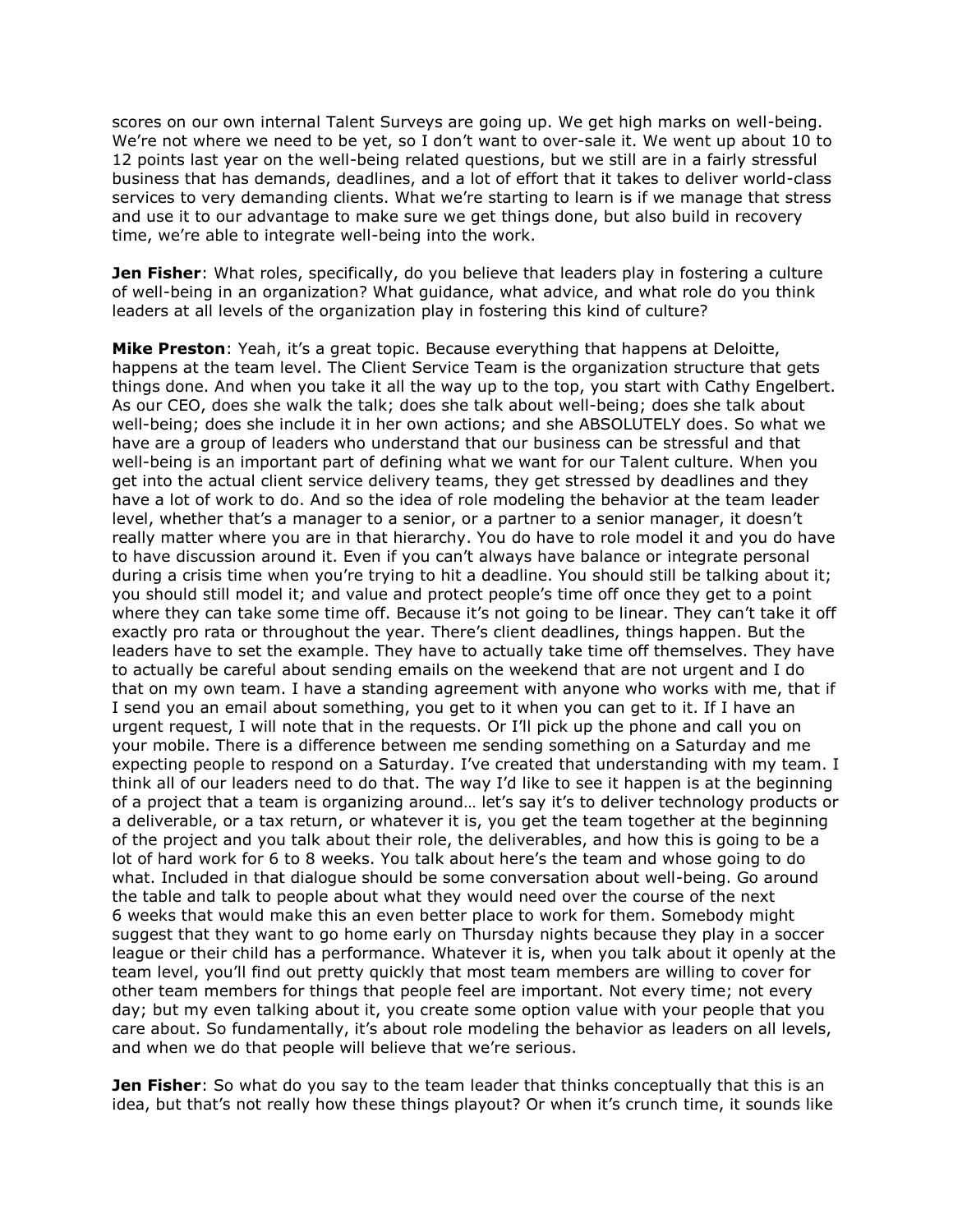a nice thing to do, but how's that really going to affect my client work or my team in being able to get things done in terms of my team being productive. Because that is certainly some of the fear that exist. All of this sounds great and sounds nice, and why wouldn't we do it, but when the pedal hits the metal, how do I actually do this in a way that isn't going to negatively impact me as a leader and impact the project that I'm on. What guidance do you give those team leaders?

**Mike Preston**: Yes. I do think you do have to let people once in a while, even in a crunch time, have some space if that's what they need. There is nothing wrong with some stress. What's wrong is stress without recovery. And if we don't build in recovery, you're not going to have a high performance team. So from the team leader standpoint, it can really be about self-survival for them because if they burn their people up, they won't have a highperforming team and their deliverable won't be as good. And they are going to have to find new players to inject in the team and maybe some of our team leaders would say that's fine, just give me a new person. Well that's not the culture we want. We want a culture where people feel as though they are working for a high-performing team, delivering worldclass services, and they get the chance to do it while having an integrated work and personalized. So I would just tell that manager that's in crunch time, it's okay to be in crunch time and it's okay to be demanding. But you've got to create an environment where people want to work on your teams. Because if you do, you'll get better people, you'll progress further with the Firm and I think you'll be happier.

#### (music)

**Jen Fisher**: It's sometimes easier to actually create the case for investing and well-being than it is to really show to your leaders what it means from a day-to-day perspective in a work setting. Culture here is key. If you can't embed well-being into the employee population, then it becomes just really lip service. So as an individual, as a team leader, and as a team member, what does well-being look like and how is it activated. Let's talk to Lindsay Sitek, a busy Manager at Deloitte Consulting, to get an idea of how well-being behaviors can be implemented on teams.

**Lindsay Sitek**: I learned a couple of years ago that there is more to well-being than just being active. It probably just took going to a doctor and having just some bad news delivered. I'm young and here I am with high blood pressure, a little overweight, and I'm thinking "What the heck?"

**Jen Fisher**: So tell me a little bit about what life as a Consultant is like.

**Lindsay Sitek**: Well if you ask 50 different consultants, you'd probably get 50 different answers. But I'd say some of the things that would come out would be: challenging, fast paced, you're surrounded by high performers so you're always on, and at times it can be really tiring. I would add that Consulting is all that I know. I joined Deloitte as an intern and then full-time. So Consulting is what I live and breathe every day; but at the end of the day, I do find it extremely rewarding. You're giving back to your clients, you're helping them solve all of their biggest problems.

**Jen Fisher**: Great! So tell me a little bit about when you started to become focused on well-being in your own life and how that has translated to the way that you manage your team and deal with others within your organization.

**Lindsay Sitek**: Sure. So if I think about my adult life, I always thought I was focused on well-being. But when I think about what that means to me; I've always ran and I've always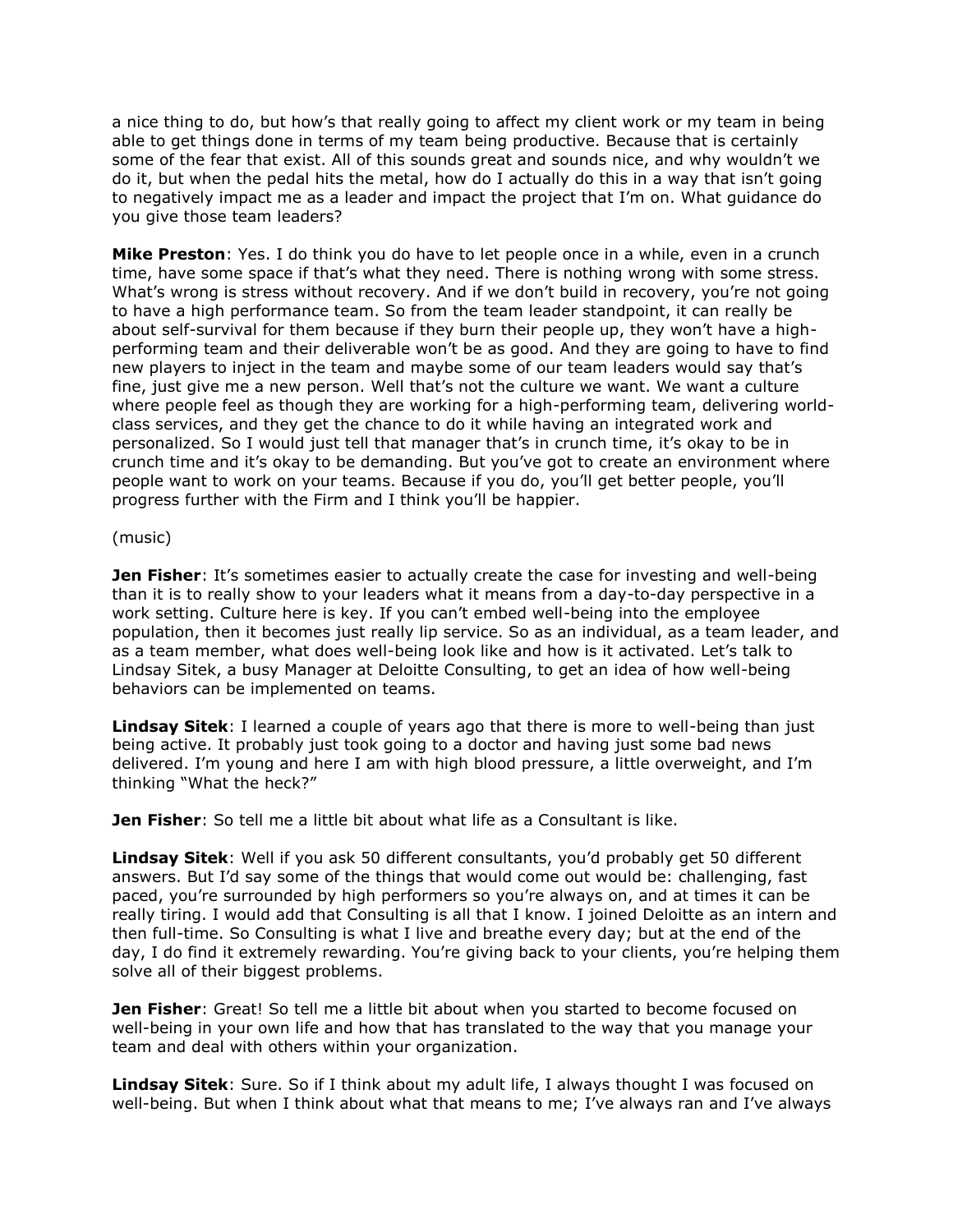exercised; and I'm thinking "what the heck, I'm active and this isn't working." So at the same time I was staffed on a long-term project, on the road Monday through Thursday, and I just thought something needed to change because I was too young to feel like I'm living an unhealthy lifestyle. So as I found myself being more aware of my own well-being, I was also taking a step back and thinking about my team. It was on this longer-term project where it was a grueling project, and morale was a little bit lower and I noticed that making small little changes made a tremendous amount of difference. Little things like Monday nights we'd go to the grocery store; and something as small as that, when you're on the road and you don't have access to your normal refrigerator, you realize that you don't need to be eating out all the time. I found that making small changes for the team not only improved my mental attitude, but the team's attitude as well. When you think about it from a Consulting, you're serving your client with a better and clearer mind.

**Jen Fisher**: Absolutely. One of the things that we've learned at Deloitte on our journey in well-being is the whole notion of role modeling behavior and permission. Which is incredibly important for team leaders like yourself. This simple act of going to the grocery store or going to the gym together not only does it build comradery and trust with the team members, but with you as their leader they are looking and saying, "Oh I am getting this permission." If you're not doing the things to take care of yourself, then they are not going to believe that it's okay for them to do that as well. So Role modeling behaviors is really important.

**Lindsay Sitek**: You know one of the things that I have at my desk and it might have been somewhat from you, is a well-being basket. The basket has a yoga guide, etc. People walk by my desk and say, "Take this home for the night and try it out." It has an adult coloring book, which some people kind of… "Well, I'm not going to sit down and just color." But it's just having those things out in the open and in the environment adds a fun element. If you have a little mental break and want to do a brain teaser, it's a nice stress relief.

**Jen Fisher**: And it goes back to the notion of permission. Having it there, visible, and you promoting it to people to try it.

**Lindsay Sitek**: I think this is all from me being a team leader perspective, but I am a team member on other projects. Even when I was starting my career, it sometimes feels a little intimidating to talk about things like, "Should I be responding to emails on the weekend?" But as a team member, I would just encourage everyone to have that conversation because your managers may not even realize the example that they are setting.

**Jen Fisher:** Or the impact that it's having.

**Lindsay Sitek**: Yes, they might think that they are just getting caught up on emails and not expecting the team to respond. But as a manager, if you don't have that conversation with some of your junior team members, or if the junior team members aren't having that conversation with the managers, no one knows what the others expectations are. As the more junior team member you're thinking, "Wow, I'm getting an email from my manager. I need to drop what I'm doing and respond immediately. "That is not a healthy behavior or anything we would want to encourage.

**Jen Fisher**: I'm so glad you brought that up. I think that is so important. I can pretty much tell you that the conversation with your manager would go well. I think as a team leader, you want to know those things and you want to understand the way that your team members want to work and what impacts their well-being. As a leader, if you can understand that then you also understand how you can get the best from them and help